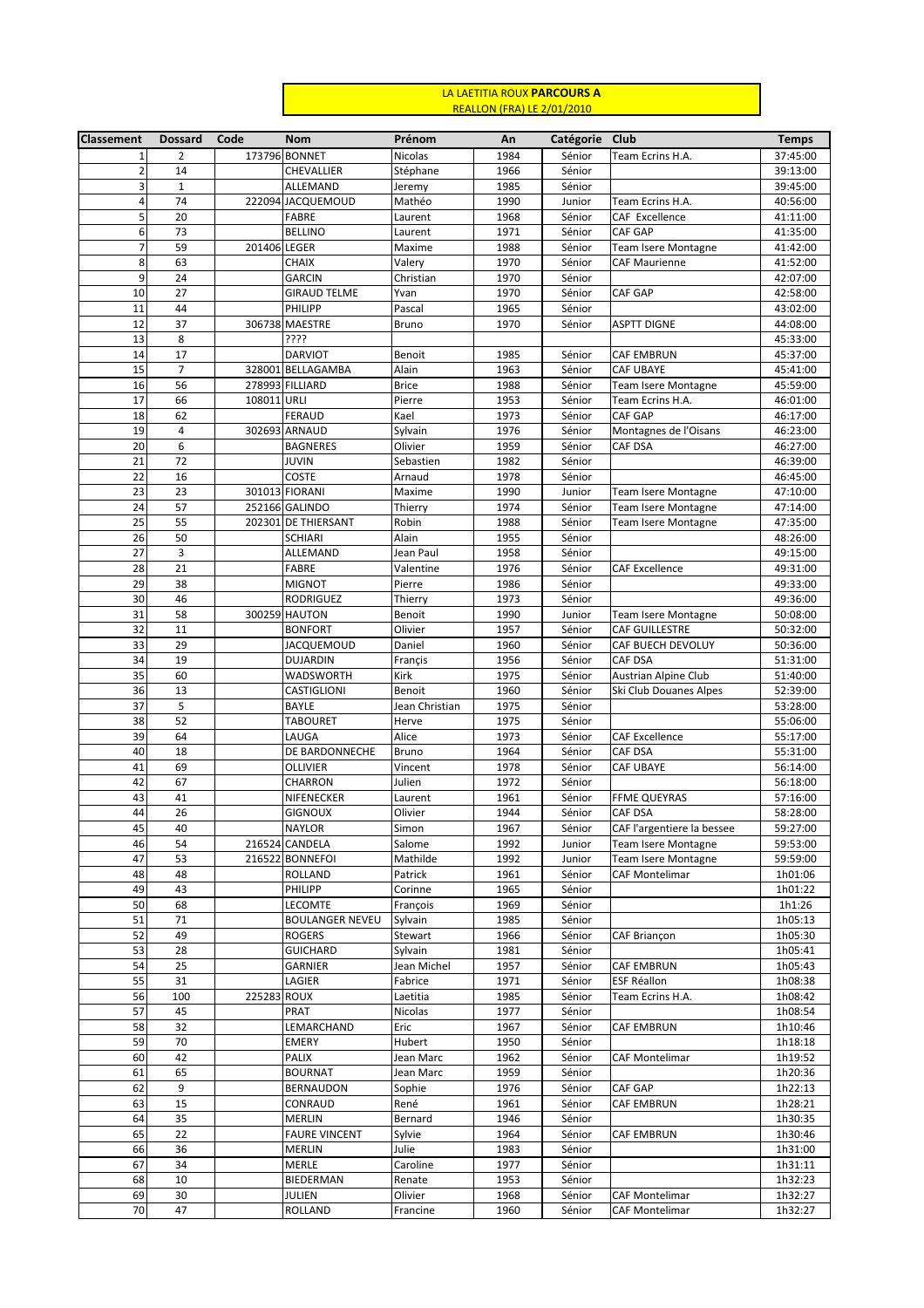| <b>NON TRAITES</b> |  |                 |             |      |        |                     |           |
|--------------------|--|-----------------|-------------|------|--------|---------------------|-----------|
|                    |  | <b>WALLIS</b>   | <b>Nick</b> | 1970 | Sénior | <b>CAF Briancon</b> | NT        |
| 39                 |  | <b>MONLEZUN</b> | Herve       | 1977 | Sénior | <b>CAF Briancon</b> | N1        |
| ر ر                |  | <b>MATHEVET</b> | Ludovic     | 1971 | Sénior |                     | N1        |
|                    |  | 254032 BONNET   | Laurent     | 1978 | Sénior | <b>ASPTT DIGNE</b>  | <b>NT</b> |